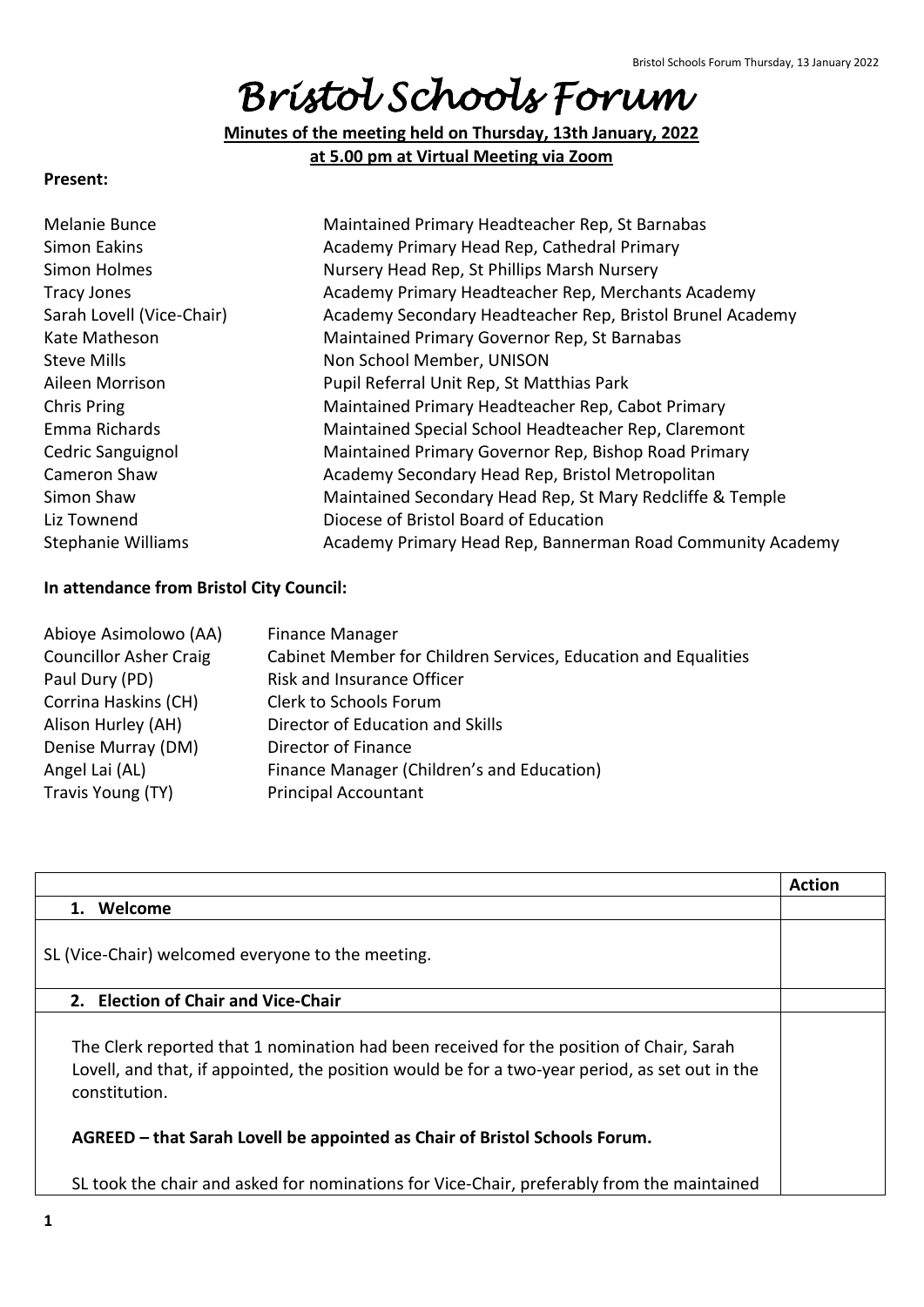|                                                                                                                                                                                                                                                                                                                                                                                                                             | Bristoi Scribois i Orum Thursuay, 13 January 2022                                                                                                                                                                                                                                                                                                               |    |
|-----------------------------------------------------------------------------------------------------------------------------------------------------------------------------------------------------------------------------------------------------------------------------------------------------------------------------------------------------------------------------------------------------------------------------|-----------------------------------------------------------------------------------------------------------------------------------------------------------------------------------------------------------------------------------------------------------------------------------------------------------------------------------------------------------------|----|
| primary sector to balance her position as a secondary academy representative. There were<br>no nominations, and it was agreed to defer this to the next meeting. Simon Eakins indicated<br>that he would be willing to take on the role in the absence of any nominations from the<br>maintained sector.                                                                                                                    |                                                                                                                                                                                                                                                                                                                                                                 |    |
|                                                                                                                                                                                                                                                                                                                                                                                                                             | 3. Forum Standing Business                                                                                                                                                                                                                                                                                                                                      |    |
|                                                                                                                                                                                                                                                                                                                                                                                                                             | a. Apologies for absence<br>Apologies for absence were received from:<br>Rob Davies, Nursery Governor Rep, Speedwell and Little Hayes Nursery Federation<br>Trish Dodds, Academy Primary Governor Rep, Fishponds Academy<br>David Otlet, Recognised Teaching Professional Association (NEU)<br>Rebecca Watkin, Academy Special School Headteacher Rep, LearnMAT |    |
|                                                                                                                                                                                                                                                                                                                                                                                                                             | b. Quorate<br>The Clerk confirmed the meeting was quorate.                                                                                                                                                                                                                                                                                                      |    |
|                                                                                                                                                                                                                                                                                                                                                                                                                             | c. Resignations<br>There were no resignations to report.                                                                                                                                                                                                                                                                                                        |    |
|                                                                                                                                                                                                                                                                                                                                                                                                                             | d. Appointment of New Members<br>There were no new Members to report.                                                                                                                                                                                                                                                                                           |    |
|                                                                                                                                                                                                                                                                                                                                                                                                                             | e. Notification of Vacancies<br>The following vacancies were noted:<br>2 x Academy Secondary Governor Rep<br><b>Academy Primary Governor Rep</b><br>PRU Governor Rep<br><b>Clifton Diocese Rep</b>                                                                                                                                                              |    |
|                                                                                                                                                                                                                                                                                                                                                                                                                             | <b>Declarations of Interest</b><br>There were no declarations of interest.                                                                                                                                                                                                                                                                                      |    |
|                                                                                                                                                                                                                                                                                                                                                                                                                             | 4. Minutes of the Previous Meeting                                                                                                                                                                                                                                                                                                                              |    |
|                                                                                                                                                                                                                                                                                                                                                                                                                             | <b>RESOLVED</b> - that the minutes be confirmed as a correct record<br><b>Matters Arising</b>                                                                                                                                                                                                                                                                   |    |
| <b>Free School Meals Eligibility Checks</b><br>In response to a query raised at the previous meeting, AH confirmed that Free School Meal<br>eligibility was not collected on a weekly basis but 3 times a year as part of the census, and that<br>the 2018 changes to Universal Credit had protected children who were eligible before and<br>during the roll out of Universal Credit until the end of the roll out period. |                                                                                                                                                                                                                                                                                                                                                                 |    |
| In response to further queries from CP about a software which enabled schools to check<br>eligibility on a regular basis, AH undertook to look into this and provide CP with a response.                                                                                                                                                                                                                                    |                                                                                                                                                                                                                                                                                                                                                                 | AH |
|                                                                                                                                                                                                                                                                                                                                                                                                                             |                                                                                                                                                                                                                                                                                                                                                                 |    |

**Written Statement of Action RAG Rating**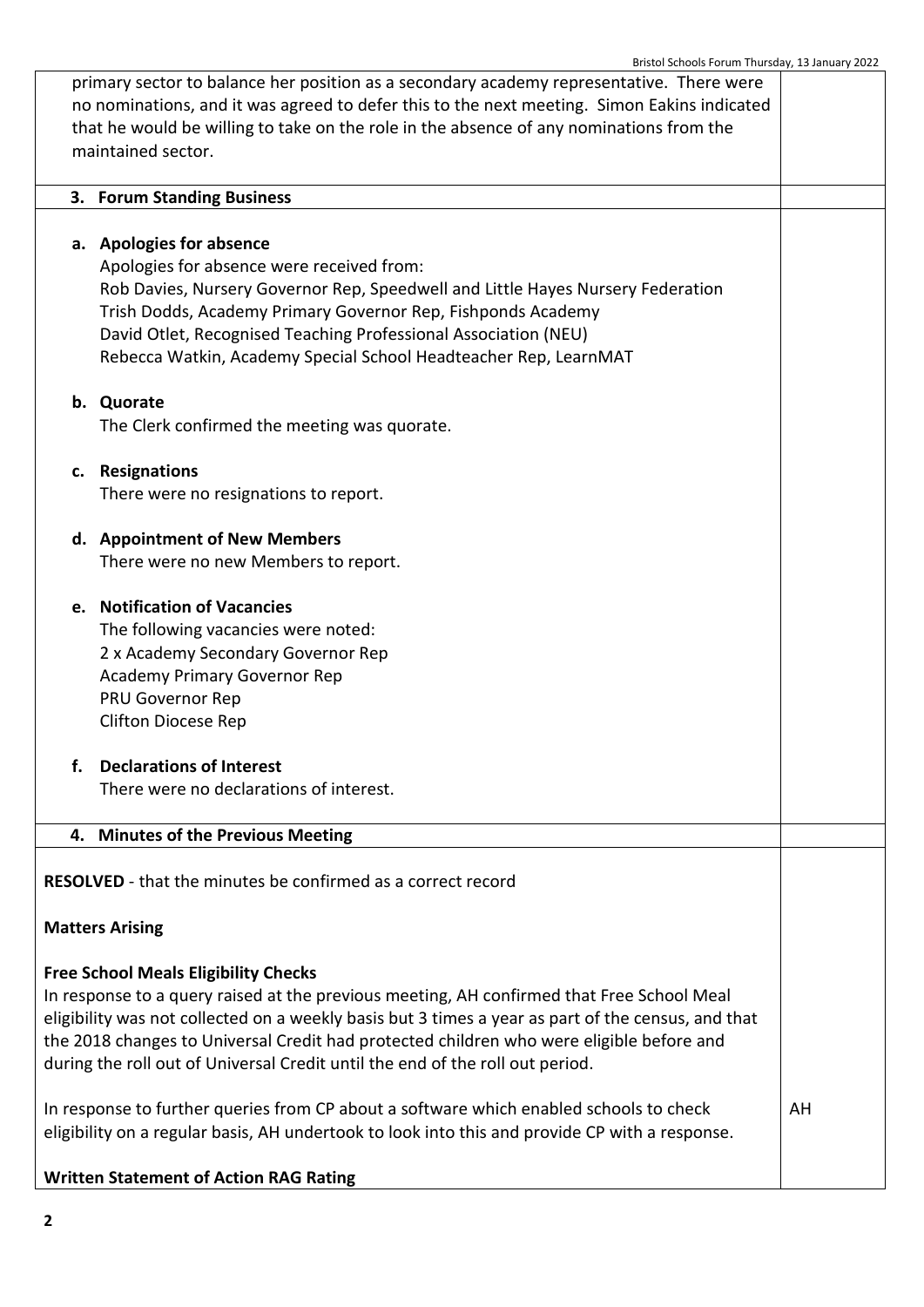|  | 5. Verbal update from the Director of Education and Skills                                 |    |
|--|--------------------------------------------------------------------------------------------|----|
|  |                                                                                            |    |
|  | AH referred to the proposal for phase 3 of the Education Transformation Programme that was |    |
|  | discussed at the previous meeting and updated as follows:                                  |    |
|  | 1. Following the in-principle decision to transfer 0.5% from the Schools Block to the High |    |
|  | Needs Block at the last meeting, further work was being undertaken to develop the          |    |
|  | school based element of the proposal.                                                      |    |
|  | 2. This included scoping work to look at the wide range of school-based programmes and     |    |
|  | interventions across the education system in Bristol to identify how to improve the        |    |
|  | effectiveness of education for children with SEND and how best to meet needs.              |    |
|  | 3. There was a recognition that there was a lot of good work going on in mainstream        |    |
|  | schools, Alternative Provision and special schools and a wealth of knowledge and           |    |
|  | expertise in the sector.                                                                   |    |
|  | 4. School leaders were looking at ways to meet needs within a community/locality to work   |    |
|  | across schools in a collaborative way.                                                     |    |
|  | 5. Bids would be invited from schools for projects that would reflect the priority themes: |    |
|  | a) early intervention and support.                                                         |    |
|  | b) emerging needs across the system e.g. social and emotional health and speech and        |    |
|  | language.                                                                                  |    |
|  | building on workforce development and capability and how to expand on that and<br>C)       |    |
|  | share expertise across the system.                                                         |    |
|  | d) reducing exclusions and improving attendance of children with SEND.                     |    |
|  | 6. The proposals would need to demonstrate value for money and be sustainable.             |    |
|  | 7. In terms of timelines:                                                                  |    |
|  | a) Between now and April a panel would be set up with Local Authority officers,            |    |
|  | parents and carers, school leaders and Schools Forum members.                              |    |
|  | b) A further update would be provided at the March meeting.                                |    |
|  | c) The details would be circulated to Forum Members prior to the March meeting with        |    |
|  | a request for feedback.                                                                    |    |
|  | d) From April onwards there would be a move into the cycle of monitoring and quality       |    |
|  | assurance.                                                                                 |    |
|  |                                                                                            |    |
|  | In response to questioning, AH confirmed:                                                  |    |
|  | 1. The information would be circulated through the weekly Heads' Bulletin, and through     |    |
|  | networks such as Heads' briefing and the Excellence of Schools group.                      |    |
|  | 2. In terms of whether nursery providers would be involved, there was a need to check      |    |
|  | parameters in terms of the funding requirements, but the preference would be that this     |    |
|  | sector should be involved, along with the Health sector due the key work on early          |    |
|  | identification and intervention.                                                           |    |
|  |                                                                                            |    |
|  | AGREED - information be circulated to Schools Forum in advance of the next meeting for     | AH |
|  | first comment prior to wider circulation.                                                  |    |
|  |                                                                                            |    |
|  | 6. Dedicated School Grant (DSG) 2022-23                                                    |    |
|  |                                                                                            |    |
|  | TY introduced the report and drew attention to the following:                              |    |
|  | 1. The allocations were announced by ESFA on 16 December as set out in table 1 of the      |    |

AH undertook to send Schools Forum Members a link to this information.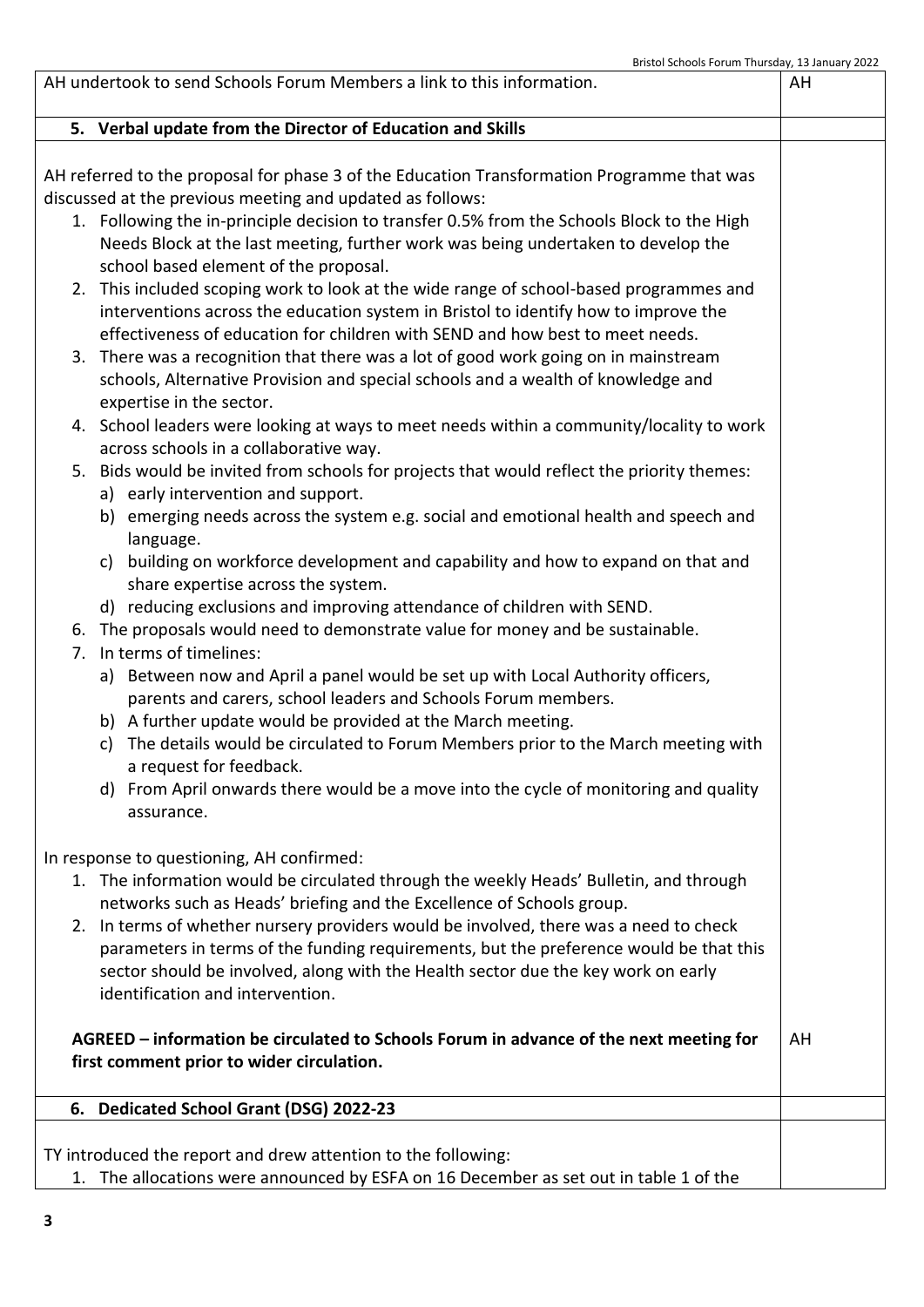report.

- 2. Subsequent to this, the ESFA announced an additional £325m for High Needs including £2.651m for Bristol.
- 3. This changed the figures in tables set out in the report with £78.2m for High Needs (rather than £75.52m), an increase of 13% from the previous year.
- 4. Central School Services Block: This block was funded in two parts, for ongoing and
- 5. historic responsibilities. The funding for historic commitments had been reduced again by 20%.
- 6. Early years: The 3- and 4-year-olds funding rates were unchanged, 2-year-olds increased by 21p and this would be passed on directly to providers as requested during the consultation process.

In taking a decision, Forum Members noted the feedback from schools as part of consultation process. In relation to comments to Cabinet and Council, Forum noted the additional funding for High Needs and awaited proposals from the Council as to how this funding would be utilised going forward as part of the Education Transformation Programme or to support the cost pressures in the High Needs Block.

## **AGREED –**

- **1. That the 2022/23 funding levels be noted.**
- **2. That the final transfers between blocks be approved.**
- **3. That the EYNFF be approved.**
- **4. That the Central School Services Block allocations be approved:**
	- **a. LA Core Functions £1.139m (as per Appendix 1).**
	- **b. School Admissions £0.557m.**
	- **c. Schools Forum £0.023m.**
	- **d. Combined Services £0.596m (as per Appendix 2).**
- **5. That the following feedback be given to Cabinet and Council, for their consideration in making final decisions on the Schools Budget for 2022/23: The Bristol's Schools Forum noted the additional funding for High Needs and awaited proposals from the Council as to how this funding would be utilised going forward as part of the Education Transformation Programme or to support the cost pressures in the High Needs Block.**

## **7. School Block Funding Formula**

TY introduced the report which asked Forum to approve the funding formula for submission to the ESFA.

LA officers answered the following questions raised by Forum Members:

*Is there any further information on whether there would be a hard NFF next year?* There was no further update, but the indications were that there would be a move towards a hard NFF

*What would happen over the next few years in relation to the Growth Fund especially in view of the difficulty in finding places in Bristol, especially secondary places in the East/Central area?* The 70 places mentioned in the report was the current situation with 1 new and growing school and going forward, growth funding was also under review. The LA would look at how to apply growth funding under any new requirements of ESFA.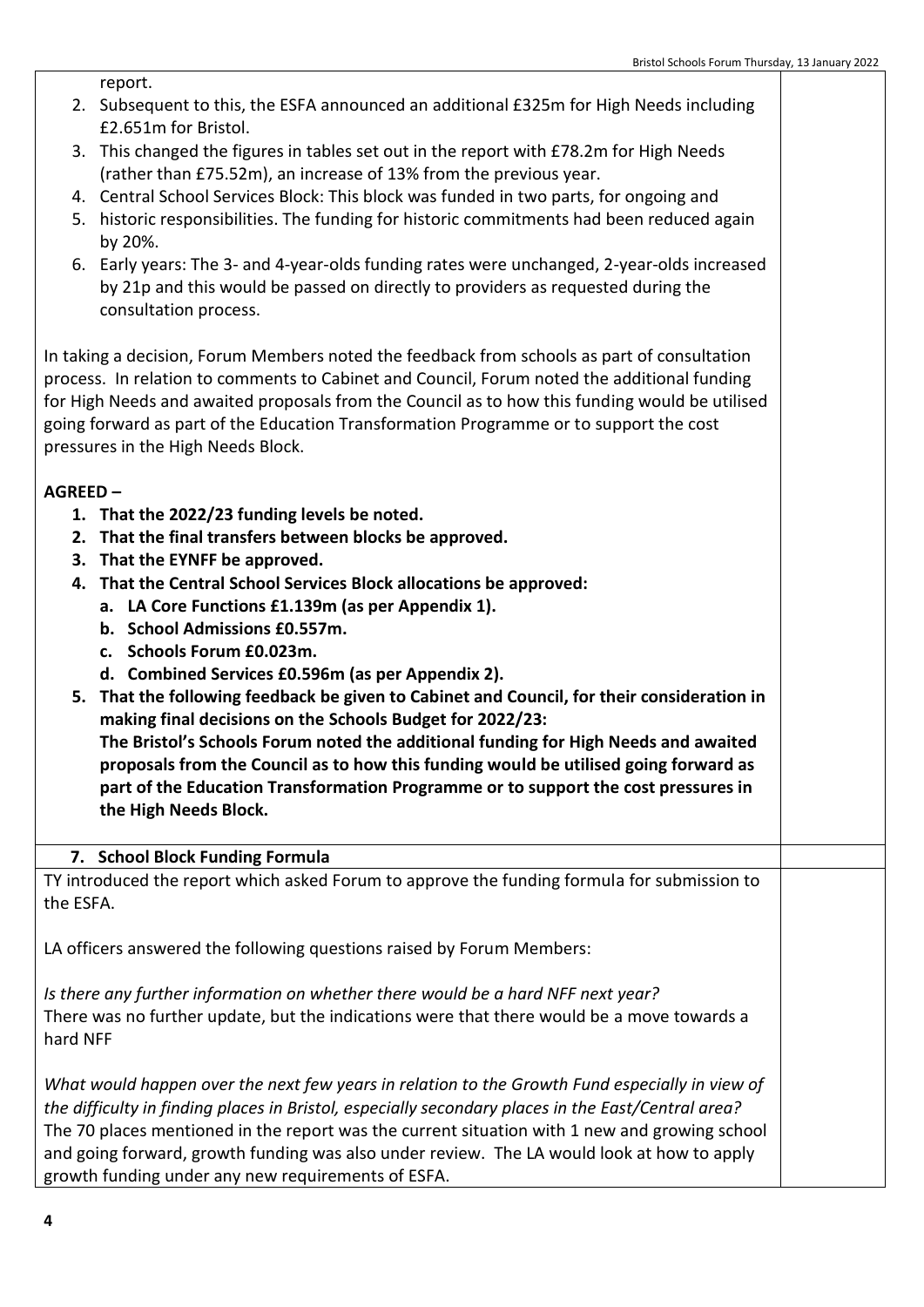From a strategic perspective, it was challenging to find out about the Growth Fund on an annual basis, but the LA was creating a Place Planning Strategy to look at next 5-10 years (under the Belonging Strategy). In the short term, the LA was responding to a capacity issue with the delay in the building of a new free school in East Central. The new South Bristol secondary school was on track to open in September 2023 albeit in temporary accommodation. There was a report to Cabinet on 18 January to approve spend of a capital grant from DFE to deliver additional school capacity in order for the council to continue to meet its statutory obligations.

It was agreed that Place planning for Secondary/Primary places in the City was an important issue and a progress update in this regard would be brought to the Schools Forum meeting in March.

# *Why was there a delay in the opening of the school in East Bristol?*

The school was part of the Silverthorne Lane development which had been called in by the Secretary of State following an objection on the planning application from the Environment Agency due to flood risk concerns about flood risk.

## **AGREED**

- **1. That the proposed arrangements for the 2022/23 mainstream funding formula, including the amount set aside for the Growth Fund be approved.**
- **2. That the following feedback be given to Cabinet and Council, for their consideration in making final decisions on the Schools Budget for 2022/23: Place planning for Secondary/Primary places in the City is an important issue to look at and a progress update in this regard needs to be brought to the Schools Forum meeting in March.**

## **8. De-delegation - outstanding items**

The Chair asked Maintained Primary Representatives to consider the following outstanding items which had not been agreed at the previous meeting:

## **a) Employee and Premises Insurance**

It was noted that there was a request for further information at the previous meeting about why joining a separate scheme such as the RPA was cheaper and how cover compared between that and the option proposed by Council. The Council's Risk and Insurance Officer confirmed that the RPA cover did not include engineering inspection services/motor insurance and would also mean an additional administrative burden of schools dealing directly with insurers rather than through the Council's Insurance and Risk Team. In response to a question about whether Bristol City Council had considered taking up RPA as an authority-wide scheme like some other LAs, he confirmed that this wasn't the recommended option at the current time.

It was agreed that if Forum was minded to support de-delegation, the Council would seek the most value for money option and explore RPA as part of that process before committing to a 3 year contract.

**AGREED that Employee and Premises Insurance be de-delegated and that the Council would seek the most value for money option and explore RPA as part of that process before committing to a 3 year contract.**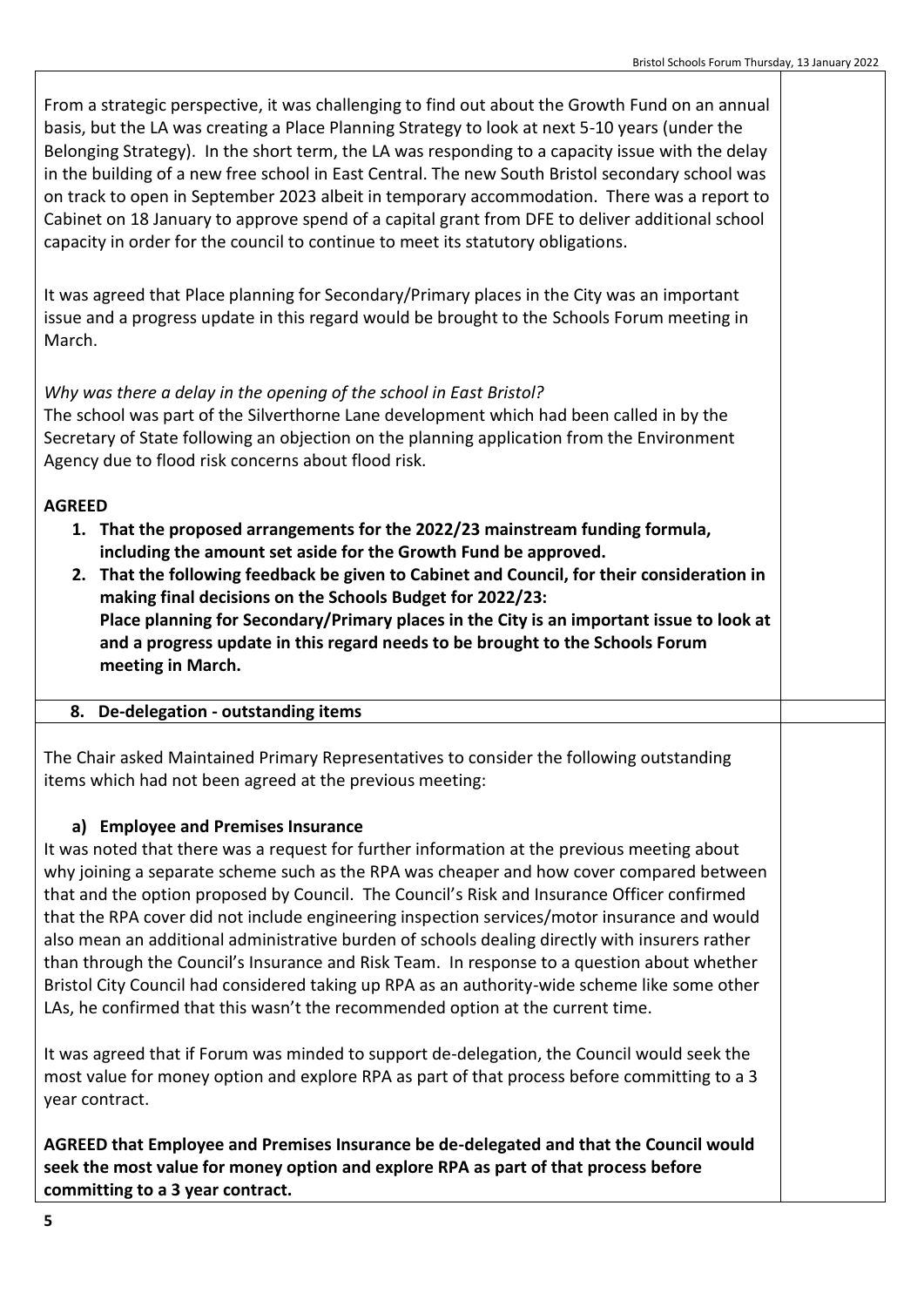| b) Education Psychologist<br>On voting on whether this service should be de-delegated, there were 2 in favour and 2 against.<br>The Chair used her casting vote to support the proposal following feedback that the service was<br>valued by SENCOs but asked that further information be provided on the details of the service<br>provided to schools to ensure that the service was value for money.<br>AGREED (3 in favour and 2 against) - that the Education Psychologist service be de-delegated.<br>In response to a question from CP about how schools could access the TU fund, AH undertook |  |
|--------------------------------------------------------------------------------------------------------------------------------------------------------------------------------------------------------------------------------------------------------------------------------------------------------------------------------------------------------------------------------------------------------------------------------------------------------------------------------------------------------------------------------------------------------------------------------------------------------|--|
| to report back with details.                                                                                                                                                                                                                                                                                                                                                                                                                                                                                                                                                                           |  |
| 9. Dedicated School Grant (DSG) Budget Monitor (P8)                                                                                                                                                                                                                                                                                                                                                                                                                                                                                                                                                    |  |
| AL introduced the report and drew attention to the following:                                                                                                                                                                                                                                                                                                                                                                                                                                                                                                                                          |  |
| 1. The report summarised the DSG budget position as of November 2021.<br>2. There was a £10m deficit from previous year as of November, this had risen to £16.7m.<br>3. The reason for the increasing deficit was the demand in the High Needs Block, in<br>particular top-up funding and placements and there was also some pressure on Early<br>Years SEN.<br>4. A cumulative forecast of £26.7m was predicted by the end of the financial year.                                                                                                                                                     |  |
| It was noted that the deficit was an ongoing concern and the next iteration of the DSG<br>Management Plan would be discussed at the next meeting. Councillor Craig confirmed that the<br>growing deficit was an issue of urgency for the Council and asked Forum to have a robust<br>discussion at the next meeting.                                                                                                                                                                                                                                                                                   |  |
| AH confirmed that the High Needs and Early Years Task and Finish Groups would be meeting in<br>advance of the next meeting to look at the DSG Management Plan in detail. She asked other<br>members to consider joining these groups and further details would be circulated to all<br>members.                                                                                                                                                                                                                                                                                                        |  |
| In response to a concern raised about information in the press relating to local authority powers<br>to recoup money from maintained schools, it was noted that this may either refer to the recent<br>consultation to withdraw funding to Local Authorities (Brokering Grant) for school improvement<br>or the balance control mechanism to control surplus balances. SS undertook to forward the<br>news articles to AH for clarification at the next meeting.                                                                                                                                       |  |
| In response to a question about the reason for the variance in relation to the closure of 3<br>schools and opening of a new school, TY confirmed that the 3 schools had been fully funded for<br>12 months but closed at the end of August and the new school was opened without any funding<br>and so a new allocation was worked out using the unspent money from the closed schools and<br>the variance was the net result.                                                                                                                                                                         |  |
| Further questions were asked in relation to the increase in top-up funding to Resource Bases,<br>whether spaces were filled and also the reason for the difference in terms of funding and<br>outturn for special schools. AH confirmed that in relation to both Resource Bases and Special<br>Schools, the increase was needs led and the Council was not funding empty spaces as had<br>happened previously. She advised that there had been a significant increase in requests and                                                                                                                  |  |